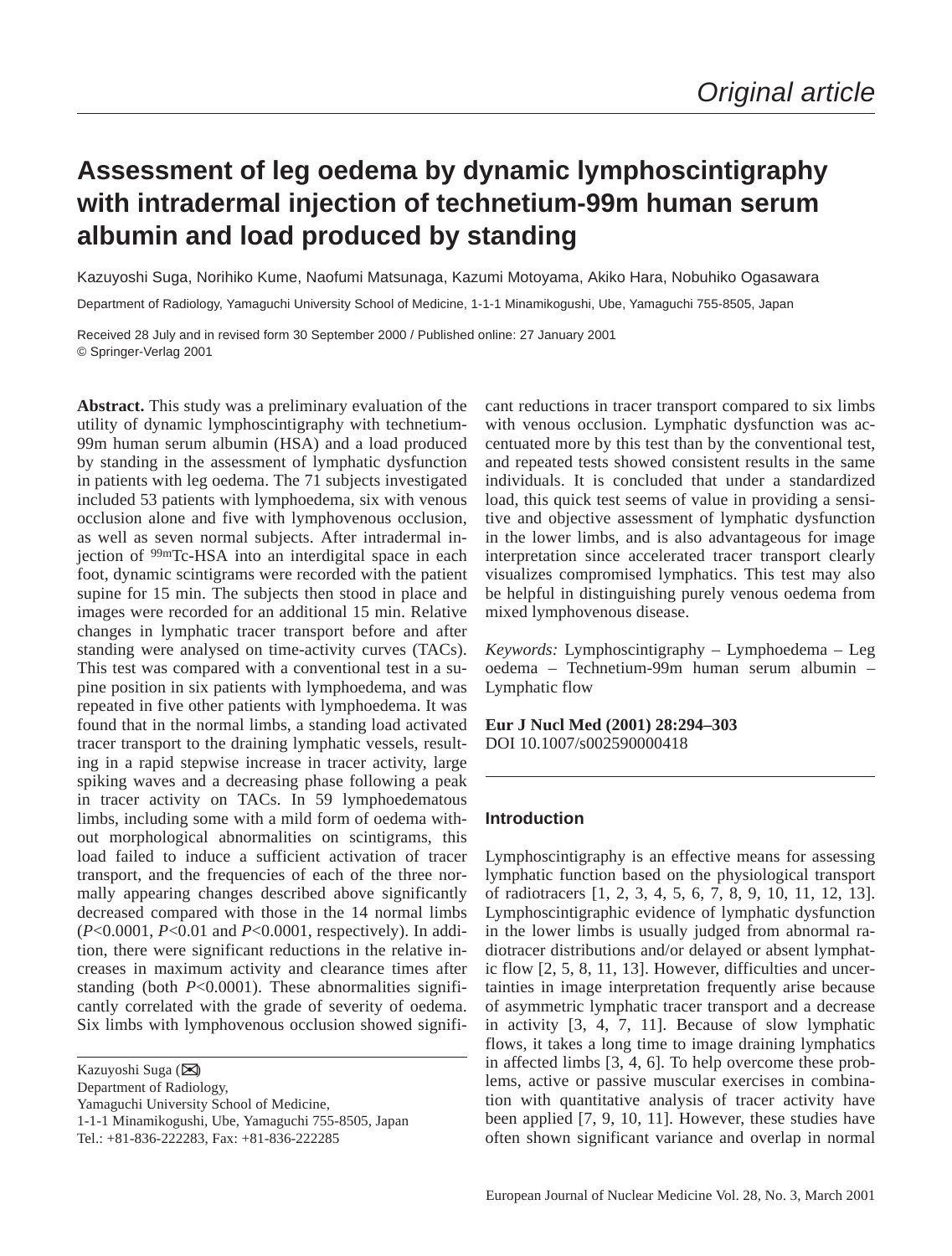and affected limbs, probably owing to poorly standardized effects of muscle pump action [3, 4, 7]. Strictly standardized exercises with walking or massage seem difficult, especially for patients with severe oedema and cutaneous thickening.

To more simply and reliably detect lymphatic dysfunction, we devised a dynamic lymphoscintigraphic test using a load involving standing from a supine position. This load is expected to activate lymphatic tracer transport by muscle pump action during the short period of standing up and by stimulation of intrinsic lymphatic contraction associated with elevated venous hydrostatic pressure [14, 15]. Comparison of lymphatic tracer transport before and after standing may accentuate lymphatic dysfunction in affected limbs. The purpose of this study was to perform a preliminary evaluation of the efficacy of this test in providing sensitive and objective assessments of lymphatic dysfunction in patients with leg oedema.

# **Materials and methods**

*Study population.* The study population comprised a total of 64 patients with leg oedema [35 men and 29 women aged 19–82 years (mean $\pm$ SD 63 $\pm$ 9)] and seven normal subjects [six men and one woman aged  $48-72$  years (mean $\pm$ SD 59 $\pm$ 7)] who were free of leg oedema and lymphadenopathy and had no history of phlebitis or venous varices (Table 1). Of the 64 patients, 57 had unilateral leg oedema, and the remaining seven had bilateral leg oedema. The duration of the oedema varied from a few days to 13 years, with a median of 2.1 months. Oedema was classified into three grades according to clinical severity: nine limbs showed grade 1 oedema (pitting oedema without a tendency towards spreading), 42 limbs showed grade 2 oedema (swelling with a tendency towards spreading) and the remaining 20 limbs showed grade 3 oedema (non-pitting oedema with cutaneous discolouration and thickening indicative of tissue fibrosis and/or hyperkeratosis) (Table 2). Regarding the causes of leg oedema, 53 patients had primary lymphoedema (*n*=2), idiopathic lymphoedema (*n*=4) or secondary lymphoedema with causes extrinsic to the lymphatics (*n*=47). Six patients had venous occlusion alone, and the remaining

|  |  |  | Table 1. Study populations |
|--|--|--|----------------------------|
|--|--|--|----------------------------|

| Patient group and causes<br>of leg oedema |                                                                                                                         | No.<br>of patients | Male             | Female           | Age<br>$(range; mean \pm SD)$ | No. of patients<br>who underwent<br>contrast lymphangiography |  |
|-------------------------------------------|-------------------------------------------------------------------------------------------------------------------------|--------------------|------------------|------------------|-------------------------------|---------------------------------------------------------------|--|
|                                           | 1 Normal subjects                                                                                                       | 7                  | 6                | $\mathbf{1}$     | 48-72; $59±7$                 | Not performed                                                 |  |
|                                           | 2 Patients with lymphoedema                                                                                             | 53                 | 30               | 23               | 19-82; $59 \pm 7$             | 35                                                            |  |
|                                           | Primary lymphoedema                                                                                                     | 2                  | $\mathbf{2}$     | $\overline{0}$   | $19 - 33; 26 \pm 9$           | Not performed                                                 |  |
|                                           | Idiopathic lymphoedema                                                                                                  | $\overline{4}$     | $\mathfrak{2}$   | 2                | $47 - 61$ ; $53 \pm 6$        | 4                                                             |  |
|                                           | Secondary lymphoedema                                                                                                   | 47                 | 26               | 21               | 49-82; $65\pm6$               | 31                                                            |  |
|                                           | After lymphadenectomy                                                                                                   | 30                 |                  |                  |                               | 15                                                            |  |
|                                           | for pelvico-inguinal neoplastic<br>involvement                                                                          |                    |                  |                  |                               |                                                               |  |
|                                           | After lymphadenectomy<br>for benign pelvico-inguinal diseases                                                           | 1                  |                  |                  |                               | 1                                                             |  |
|                                           | Untreated pelvico-inguinal neoplasms<br>and/or lymphadenopathies                                                        | 6                  |                  |                  |                               | 6                                                             |  |
|                                           | After radiation therapy<br>following resection of primary<br>pelvic neoplasms and pelvico-inguinal<br>lymphadenopathies | $\overline{4}$     |                  |                  |                               | 3                                                             |  |
|                                           | Traumatic scarring<br>in the pelvico-inguinal region                                                                    | 4                  |                  |                  |                               | 4                                                             |  |
|                                           | Recurrent cellulitis<br>in the inguinal region                                                                          | $\overline{2}$     |                  |                  |                               | $\overline{2}$                                                |  |
|                                           | 3 Patients with venous occlusion alone                                                                                  | 6                  | 3                | 3                | 58-77; $64\pm6$               | 6                                                             |  |
|                                           | Acute deep venous thrombosis                                                                                            | 1                  | $\boldsymbol{0}$ | $\mathbf{1}$     | 58                            | 1                                                             |  |
|                                           | Chronic deep venous thrombosis<br>with thrombophlebitis                                                                 | 5                  | 3                | $\overline{2}$   | 58-77; $64\pm6$               | 5                                                             |  |
|                                           | 4 Patients with mixed occlusions<br>of venous and lymphatic vessels                                                     | 5                  | $\overline{c}$   | 3                | 42-64; $57\pm9$               | $\overline{4}$                                                |  |
|                                           | Inguinal neoplastic involvement<br>or simultaneous pelvico-abdominal<br>lymphadenopathy<br>and deep venous thrombosis   | $\overline{4}$     | $\mathbf{1}$     | 3                | 57-64; $57\pm9$               | $\overline{4}$                                                |  |
|                                           | Klippel-Trenaunay-Weber syndrome                                                                                        | 1                  | 1                | $\boldsymbol{0}$ | 42                            | Not performed                                                 |  |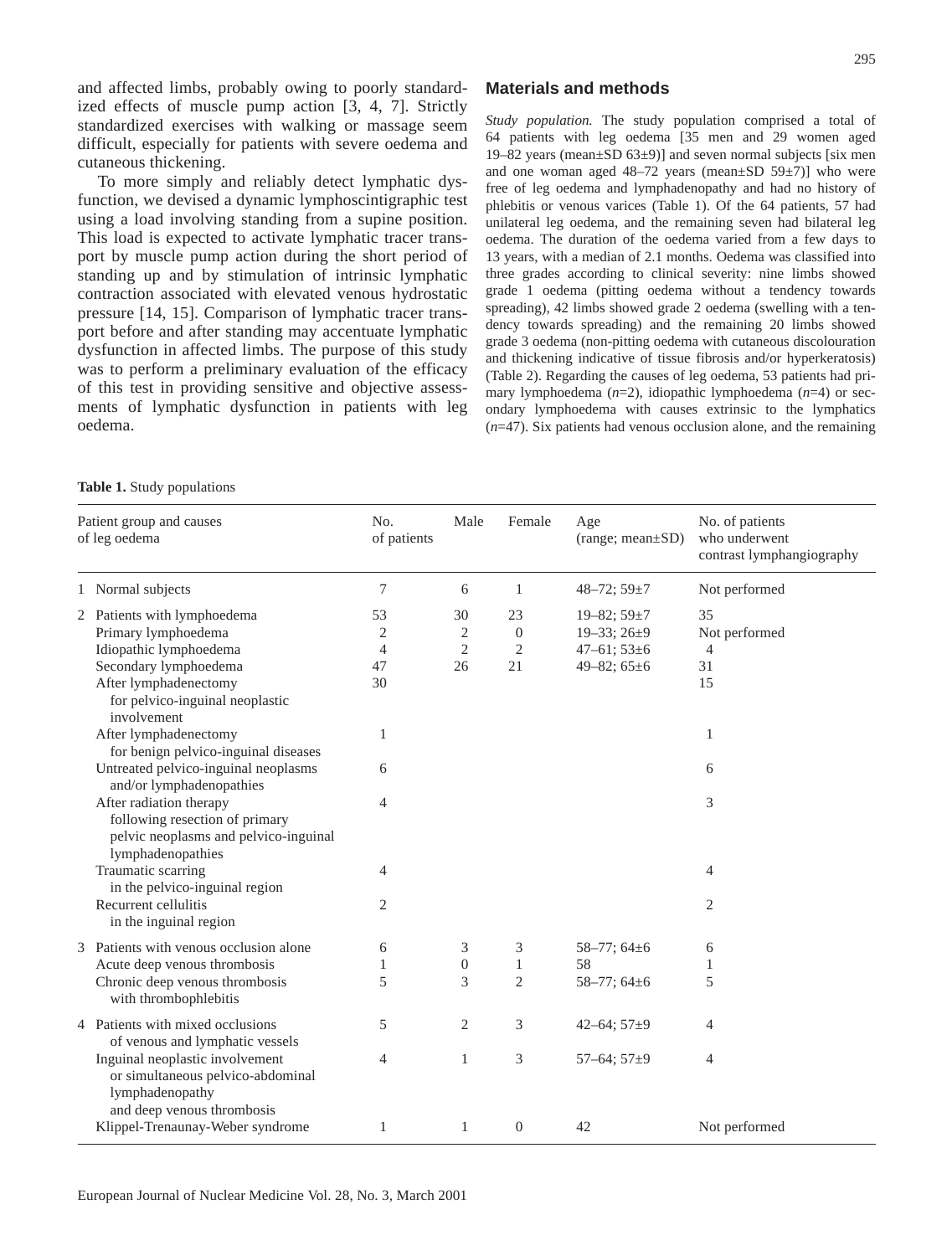| <b>Table 2.</b> Results of time-activity curve analysis in patients with leg oedema |  |  |
|-------------------------------------------------------------------------------------|--|--|
|                                                                                     |  |  |

|                | Patient group                                                                                                    | Stepwise<br>increase (pos./<br>total limbs) | Large spiking<br>waves (pos./<br>total limbs) | Decreasing<br>phase (pos./<br>total limbs) | Relative increase<br>in maximal activity<br>(RIMA)                       | $T_{1/2}$ (min)                                                                                |  |  |  |
|----------------|------------------------------------------------------------------------------------------------------------------|---------------------------------------------|-----------------------------------------------|--------------------------------------------|--------------------------------------------------------------------------|------------------------------------------------------------------------------------------------|--|--|--|
| $\mathbf{1}$   | Patients with lymphoedema                                                                                        |                                             |                                               |                                            |                                                                          |                                                                                                |  |  |  |
|                | Primary lymphoedema<br>Affected limbs $(n=3)$                                                                    |                                             |                                               |                                            |                                                                          |                                                                                                |  |  |  |
|                | Grade $3(n=3)$<br>Non-affected limbs $(n=1)$                                                                     | 0/3<br>1/1                                  | 1/3<br>1/1                                    | 0/3<br>1/1                                 | $1.8 \pm 0.2$<br>13.9                                                    | $4.0(n=1)$                                                                                     |  |  |  |
|                | Idiopathic lymphoedema                                                                                           |                                             |                                               |                                            |                                                                          |                                                                                                |  |  |  |
|                | Affected limbs $(n=5)$<br>Grade 2 $(n=2)$<br>Grade $3(n=3)$<br>Non-affected limbs $(n=3)$                        | 1/2<br>0/3<br>3/3                           | 0/2<br>0/3<br>2/3                             | 0/2<br>0/3<br>3/3                          | $2.9 \pm 0.2**$<br>$1.8 \pm 0.5***$<br>$9.8 \pm 0.4$                     | $4.1 \pm 1.2$ (n=3)                                                                            |  |  |  |
|                | Secondary lymphoedema                                                                                            |                                             |                                               |                                            |                                                                          |                                                                                                |  |  |  |
|                | Affected limbs $(n=51)$<br>Grade 1 $(n=7)$<br>Grade 2 $(n=33)$<br>Grade $3(n=11)$<br>Non-affected limbs $(n=43)$ | $4/7*$<br>$5/33***$<br>$1/11***$<br>40/43   | $4/7**$<br>$20/33***$<br>$3/11***$<br>42/43   | $3/7**$<br>$5/33***$<br>$1/11***$<br>39/43 | $3.6 \pm 0.4**$<br>$2.9 \pm 0.5***$<br>$1.9 \pm 0.2***$<br>$5.4 \pm 1.5$ | $40.8 \pm 3.3$ **** (n=3)<br>$102.8 \pm 30.6***$ (n=5)<br>$196(n=1)$<br>$7.1\pm3.0$ ( $n=39$ ) |  |  |  |
| $\mathfrak{2}$ | Patients with venous occlusion alone                                                                             |                                             |                                               |                                            |                                                                          |                                                                                                |  |  |  |
|                | Acute deep venous thrombosis                                                                                     |                                             |                                               |                                            |                                                                          |                                                                                                |  |  |  |
|                | Affected limbs $(n=1)$<br>Grade 2 $(n=1)$<br>Non-affected limbs $(n=1)$                                          | 1/1<br>1/1                                  | 1/1<br>1/1                                    | 1/1<br>1/1                                 | 5.4<br>5.1                                                               | $3.3(n=1)$<br>$6.4 (n=1)$                                                                      |  |  |  |
|                | Chronic deep venous thrombosis with thrombophlebitis                                                             |                                             |                                               |                                            |                                                                          |                                                                                                |  |  |  |
|                | Affected limbs $(n=5)$<br>Grade 1 $(n=2)$<br>Grade 2 $(n=2)$<br>Grade $3(n=1)$<br>Non-affected limbs $(n=5)$     | 2/2<br>2/2<br>1/1<br>5/5                    | 2/2<br>2/2<br>1/1<br>4/5                      | 2/2<br>2/2<br>0/1<br>5/5                   | $6.5 \pm 4.6$<br>$6.2 \pm 0.1$<br>7.0<br>$7.0 \pm 1.3$                   | $6.8\pm4.3$ $(n=2)$<br>$7.5 \pm 5.8$ (n=2)<br>$5.2 \pm 1.4$ (n=5)                              |  |  |  |
| 3              | Patients with mixed occlusions of venous and lymphatic vessels                                                   |                                             |                                               |                                            |                                                                          |                                                                                                |  |  |  |
|                | Inguinal neoplastic involvement or simultaneous pelvico-abdominal lymphadenopathy and deep venous thrombosis     |                                             |                                               |                                            |                                                                          |                                                                                                |  |  |  |
|                | Affected limbs $(n=4)$<br>Grade 2 $(n=4)$<br>Non-affected limbs $(n=4)$                                          | 1/4<br>4/4                                  | 2/4<br>3/4                                    | 1/4<br>4/4                                 | $2.3 \pm 0.7$<br>$5.4 \pm 2.4$                                           | $167(n=1)$<br>$5.2\pm2.1$ (n=4)                                                                |  |  |  |
|                | Klippel-Trenaunay-Weber syndrome                                                                                 |                                             |                                               |                                            |                                                                          |                                                                                                |  |  |  |
|                | Affected limbs $(n=2)$<br>Grade $3(n=2)$                                                                         | 0/2                                         | 0/2                                           | 0/2                                        | $1.9 \pm 0.2$                                                            |                                                                                                |  |  |  |

Non-affected limbs (*n*=0) – – – – –

Grade 1, pitting oedema without a tendency towards spreading; grade 2, swelling with a tendency towards spreading; grade 3, non-pitting oedema with cutaneous discolouration and thickening indicative of tissue fibrosis and/or hyperkeratosis

\**P*<0.05, \*\**P*<0.01, \*\*\*\**P*<0.0001, compared with the non-affected limbs in each group

five patients had mixed occlusions of venous and lymphatic vessels (Table 1). Contrast lymphangiography confirmed lymphatic disruption and/or the presence of inguinal and/or pelvic lymphadenopathies in a total of 45 patients. This procedure was not performed in two patients with primary lymphoedema since it is considered to be contraindicated in this disorder. In all 53 patients with lymphoedema, the absence of venous occlusion was established by radionuclide venography with technetium-99m macroaggregated albumin  $(^{99m}$ Tc-MAA) or  $^{99m}$ Tc-human serum albumin (HSA)  $(n=31)$ and/or vascular Doppler ultrasonography (*n*=28), and by contrast venography  $(n=11)$ . In six patients with venous occlusion alone, venous occlusion was confirmed by contrast venography. In four of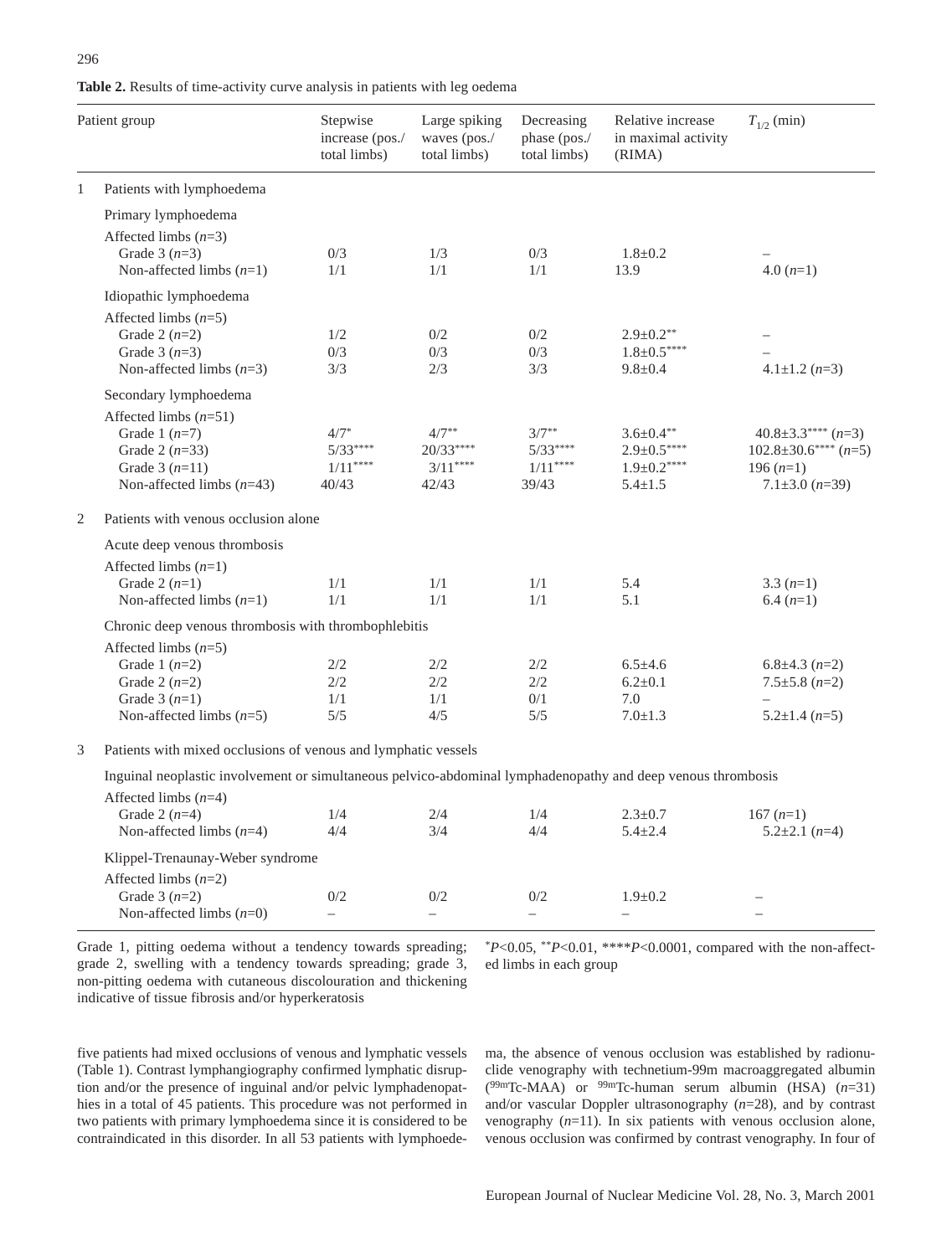the five patients with mixed occlusions of venous and lymphatic vessels, the mixed occlusions were established by contrast lymphangiography and venography; the exception was a patient with Klippel-Trenaunay-Weber (KTW) syndrome in whom venous and lymphatic angiopathies were confirmed histologically. None of the 64 patients had clinical evidence of cardiac or renal dysfunctions that would cause leg oedema. Thus, 14 control normal limbs, 59 limbs with lymphoedema (7 with grade 1 oedema, 35 with grade 2 and 17 with grade 3), 6 limbs with venous occlusion (2 with grade 1 oedema, 3 with grade 2 and 1 with grade 3), 6 limbs with lymphovenous occlusion (4 with grade 2 oedema and 2 with grade 3), and 57 non-affected limbs were studied.

To compare the findings of the present tests with those of conventional lymphoscintigraphy in a supine position, five of the 53 patients with lymphoedema (two with idiopathic grade 2 oedema, and three with grade 3 oedema after lymphadenectomy for inguinal neoplastic involvement) also underwent the conventional test at an interval of 7–10 days. The conventional procedure was performed using the same protocol as for our proposed test, but with a longer total acquisition time of 60 min. Two days later, the peripheral venous pressure was measured in the dorsal veins of both feet before and after a standing load in these patients.

Furthermore, to evaluate the consistency of the findings of this test in the same individuals, another five patients with grade 2 lymphoedema after lymphadenectomy for inguinal neoplastic involvement underwent this test twice, at an interval of 6–8 days. Informed consent for all examinations was obtained from all subjects.

*Lymphoscintigraphic technique.* Human serum albumin (HSA) from a commercially available kit (Daiichi Radioisotope Laboratories, Ltd, Chiba, Japan) was labelled with high specific activity 99mTc-pertechnetate. Each subject was initially placed for at least 10 min in a supine position under a large field of view Anger camera with a low-energy, all-purpose collimator (Toshiba GCA-901 A, Tokyo Shibaura Electric Co. Ltd., Japan) attached to a nuclear medicine computer (Fig. 1). During this period, the patients were



**Fig. 1.** Dynamic lymphoscintigraphic test using a standing load. After intradermal injection of tracer into an interdigital space in each foot in the supine position, dynamic images covering both upper thighs and pelvis are recorded for 15 min. Then, the subject stands up slowly, and the gamma camera is reset using external markers (*arrows*) to replicate its position during data recording in the supine position. Dynamic images are again recorded for 15 min. During image acquisition, the subjects are instructed not to move their legs

instructed to refrain from moving their legs so as to obtain complete relaxation of the leg muscles, and in order to prevent the effect of muscular pump action on lymphatic flow. 99mTc-HSA [dose:  $37 \text{ MBq}$  (1 mCi); volume:  $0.05-0.08 \text{ ml}$ ] was then intradermally injected into an interdigital space in each foot, whether involved or uninvolved, using a tuberculin syringe and a 27 gauge needle. Within 20 min of preparation, this tracer was injected slowly and carefully to produce an intradermal injection, without subcutaneous infiltration, at high pressure, forming a superficial weal similar to that in the intradermal Mantoux tuberculin test. The use of 99mTc-HSA and intradermal injection was based on the excellent results of previous studies that had shown faster delineation of lymphatic vessels compared with that achieved using subcutaneous injection of this tracer or 99mTc-sulphur colloids [2, 5, 10]. The subjects, who remained supine, were again instructed to refrain from moving their legs to avoid irregular muscle pump action. Immediately after injection, dynamic anterior images covering both upper thighs and pelvis were recorded with an acquisition time of 10 s for 15 min, with the energy window set at 20% centred on 140 keV. After this, the subject stood up slowly within a 15-s period. No data were recorded during this period, in which the gamma camera, using external markers, was reset to replicate its position during data recording in the supine position. The same distance between collimator surface and skin was maintained. As the subjects stood up, they were advised not to move their legs so as to avoid irregular muscle pump function. Images were again recorded for 15 min in a similar fashion as in the supine position. The patients stood still for the acquisition time. Thereafter, delayed static images of distal and proximal extremities and the pelvis were taken with the patients supine between 60 and 90 min after injection, with an acquisition time of 10 min. When draining lymphatics were not well visualized, additional delayed images were obtained 2 or 3 h later.

To assess lymphatic tracer transport, the time-activity curves (TACs), obtained from regions of interests (ROIs) manually placed over the symmetric portions of the lymphatic vessels at the level of the upper thighs were analysed [9, 10]. For the ROI setting, a summation image formed from two to five sequential frames after standing was used to depict clearly the lymphatic vessels. In cases where lymphatic vessels were not clearly visible, ROIs were placed in the medial portion of the thigh, where the draining lymphatics normally appear. TACs were produced using supplemental software in the data processor (Toshiba GMS-550U; Tokyo Shibaura Electric Co. Ltd., Japan). The final data point in the supine position and the first data point soon after standing up were connected with a line although there was actually a gap between the two points.

*Evaluation of lymphoscintigraphy.* Visual interpretation of the scintigrams was independently performed by two experienced nuclear medicine physicians (K.S. and N.K.), neither of whom had prior details of patient status. The presence or absence of activated lymphatic tracer transport after standing, morphological abnormalities such as obstruction of lymphatic vessels, collateral pathways and backflow into the soft tissue (e.g. tracer extravasation or diffuse activity of soft tissue), and the number of and distribution patterns in inguinal lymph nodes were assessed on the serial images by consensus. The interpretation of TACs focussed on the presence or absence of three findings indicative of activated tracer transport after standing, which are accepted as normal patterns: (a) a sharp stepwise increase in tracer activity soon after standing, (b) a large spiking wave and (c) an exponential decrease in tracer activity over time following a peak in tracer activity (Fig. 1). Of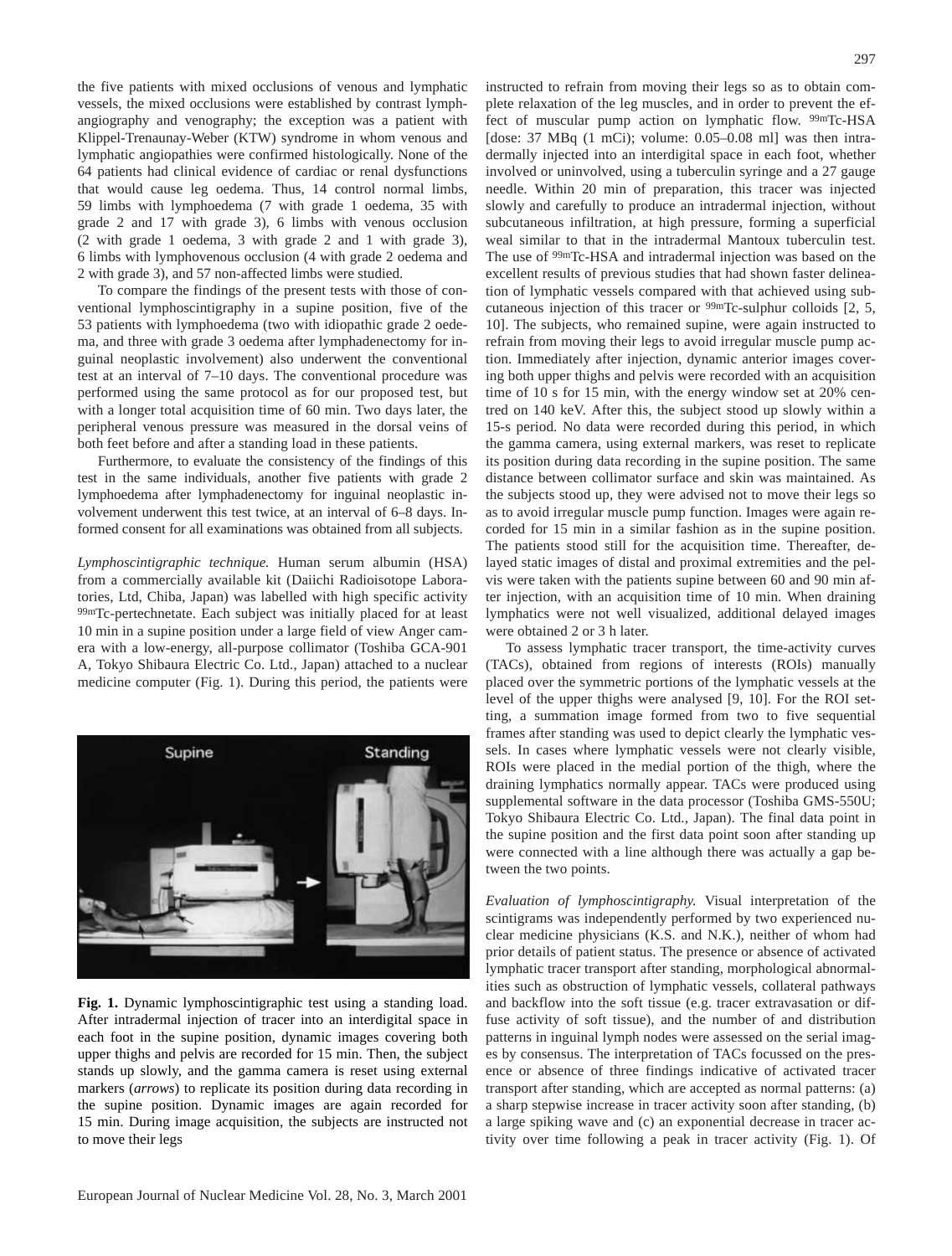these findings, a sharp stepwise increase in tracer activity was defined as one in which the tracer activity was more than threefold the maximal activity of the tracer observed before standing, and a large spiking wave as one in which the amplitude was more than threefold that of waves before standing. As quantitative parameters on TACs, the relative increase in maximal activity (RIMA), as expressed by the ratio of maximal activity after standing to that before standing, and the real half clearance time  $(T_{1/2})$  of a peak in activity in a decreasing phase after standing, were estimated. To calculate  $T_{1/2}$ , a decreasing phase was fitted to a mono-exponential curve by a method of least squares. The correlation coefficient for the best fit in the logarithmic regression line of all clearance curves exceeded 0.902 (average 0.931±0.027).

*Statistical analysis.* Data in respect of RIMA,  $T_{1/2}$  and peripheral venous pressure were expressed as means ± SD, and differences in the means between the groups were assessed using unpaired or paired Student's *t* tests. Fisher's exact or chi-square tests on a contingency table were used for comparison between the groups with regard to the difference in frequency of each of the above three changes on TACs that were considered indicative of activated tracer transport after standing. In these analyses, a *P* value less than 0.05 was regarded as significant. The linear correlation between RIMA and  $T_{1/2}$  values of normal and non-affected limbs and patient age was assessed by a linear regression analysis using commercially available software (StatView 4.02 SE + Graphics; Abacus Concepts, Berkeley, Calif.). A *P* value less than 0.05 was considered significant for each correlation coefficient (*r*).

## **Results**

In normal control limbs, the standing load accelerated the tracer transport upward to a single or two bands of the draining lymphatic vessels along the medial aspect of the bilateral thighs (Fig. 2). The inguinal and pelvic lymph nodes symmetrically appeared on both sides on the delayed scintigrams. TACs appeared nearly identical on both sides, with sharp stepwise increases in tracer activity, large spiking waves and a decreasing phase following a peak in activity appearing in all limbs after standing, with the exception of one limb that lacked large spiking waves because of the presence of several high-amplitude waves before standing (Fig. 2, Table 3).

**Fig. 2.** A normal subject (48-year-old male). *Top:* Dynamic 99mTc-HSA lymphoscintigraphy using a standing load, showing prominent acceleration of tracer transport upward to the draining lymphatic vessels in the bilateral thighs after standing. *Bottom:* The setting of ROIs of symmetric portions of the lymphatic vessels at the upper level of the thighs (*left*) and the TAC obtained from the right ROI (*right*). Note three prominent changes after standing that are indicative of activated lymph flow, i.e. a sharp stepwise increase in tracer activity, a large spiking wave, and a decreasing phase following a peak in activity. The relative increase in maximal activity (RIMA), expressed as the ratio of maximal activity after standing to that before standing  $(†)$ , and the half clearance time  $(T_{1/2})$  of a peak in activity at the decreasing phase in this normal limb were 3.4 and 3.2 min, respectively



Delayed static image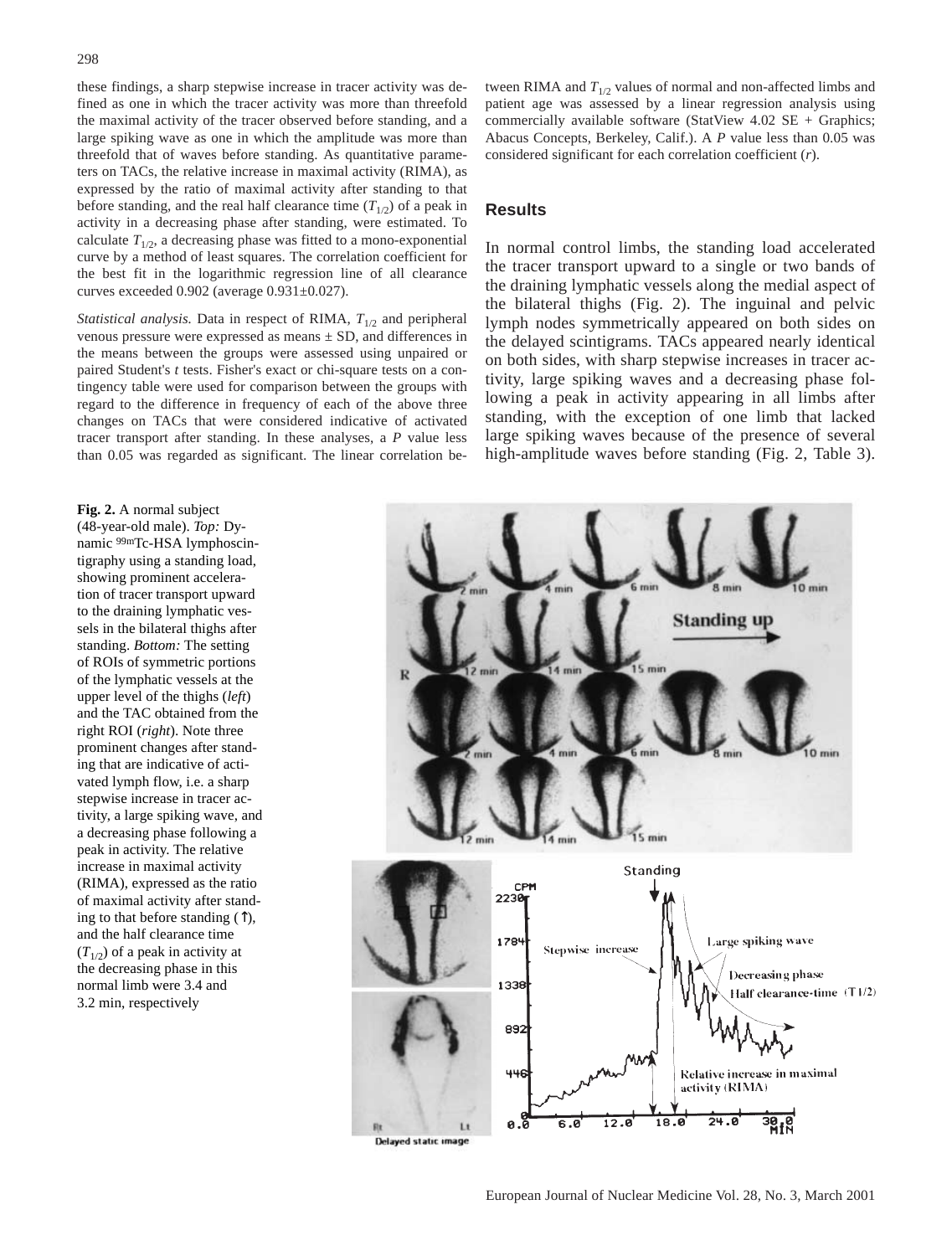**Table 3.** Comparison of the results of TAC analysis between control normal limbs and affected and non-affected limbs in patients with leg oedema

| Group                        | Stepwise<br>increase (pos./<br>total limbs) | Large spiking<br>waves (pos./<br>total limbs) | Decreasing<br>phase (pos./<br>total limbs) | Relative increase<br>in maximal activity<br>(RIMA) | $T_{1/2}$ (min)               |
|------------------------------|---------------------------------------------|-----------------------------------------------|--------------------------------------------|----------------------------------------------------|-------------------------------|
| Control $(n=14)$             | 14/14                                       | 13/14                                         | 14/14                                      | $6.2 + 1.7$                                        | $6.6 \pm 3.1$ $(n=14)$        |
| Non-affected limbs $(n=57)$  | 54/57                                       | 53/57                                         | 53/57                                      | $6.1 \pm 2.1$                                      | $6.5\pm2.9$ ( $n=53$ )        |
| Affected limbs $(n=71)$      |                                             |                                               |                                            |                                                    |                               |
| Lymphoedema $(n=59)$         | $11/59***$                                  | $28/59**$                                     | $9/59***$                                  | $2.7 \pm 0.7***$                                   | $92.5\pm53.6$ **** $(n=9)$    |
| Grade 1 $(n=7)$              | $4/7*$                                      | 4/7                                           | $3/7**$                                    | $3.6 + 0.4$ **                                     | $40.8 \pm 3.3$ **** $(n=3)$   |
| Grade $2(n=35)$              | $6/35***$                                   | $20/35*$                                      | $5/35***$                                  | $2.9+0.5***$ , a                                   | $102.8 \pm 30.6$ ***, b (n=5) |
| Grade $3(n=17)$              | $1/17***$                                   | $4/17***$                                     | $1/17***$                                  | $1.9 \pm 0.2$ ****, c                              | 196 $(n=1)$                   |
| Venous disease $(n=6)$       | 6/6                                         | 6/6                                           | 5/6                                        | $6.3 + 2.1$                                        | $6.4\pm4.0(n=5)$              |
| Lymphovenous disease $(n=6)$ | $1/6***$                                    | $2/6^*$                                       | $1/6***$                                   | $2.2 \pm 0.6***$                                   | $167(n=1)$                    |

Grade 1, pitting oedema without a tendency towards spreading; grade 2, swelling with a tendency towards spreading; grade 3, non-pitting oedema with cutaneous discolouration and thickening indicative of tissue fibrosis and/or hyperkeratosis

\**P*<0.05, \*\**P*<0.01, \*\*\**P*<0.001, \*\*\*\**P*<0.0001 compared with control normal limbs

<sup>a</sup>*P*<0.01 comparing grade 1; b*P*<0.05 comparing grade 1; c*P*<0.0001 comparing grade 2

RIMA ranged from 3.6 to 10.1, and  $T_{1/2}$  from 2.8 to 11.2 min, with no consistent right to left differences in these values. All the 57 non-affected limbs of the 64 patients showed similar findings to those in the control limbs; overall there were no significant differences in the frequencies of each of the three normally appearing changes on TACs after standing, or in RIMA and  $T_{1/2}$ values (Table 3). There was a significant linear dependency between  $T_{1/2}$  in control and non-affected limbs and the ages of the subjects, as  $y=44.149+2.541x$  ( $n=67$ , *r*=0.706, *P*<0.0001), although no significant correlation was noted with respect to RIMA values.

In the majority of the lymphoedematous limbs, tracer transport on scintigrams accelerated after standing, but to lesser degrees than the acceleration in control and non-affected limbs. In seven limbs with grade 2 or 3 oedema, the draining lymphatic vessels, which had not been visualized before standing, became fairly visible after this load. However, no migration of tracer from the injected area was seen in another two limbs with grade 3 oedema. Including these two limbs, morphological abnormalities appeared in 47 (79.6%) of the 59 affected limbs on scintigrams. The number of inguinal lymph nodes visualized was decreased in those patients who had undergone lymphadenectomy or had inguinal neoplasms/lymphadenopathies. No morphological abnormalities, however, were seen in the remaining 12 (20.3%) affected limbs with grade 1 or 2 oedema. The most delayed scintigrams did not yield additional information, except for further accumulations of tracer in the soft tissues. On TACs, the differences in tracer transport between the affected and the non-affected limbs became much clearer after standing, and the three normally appearing changes were often absent in the affected limbs (Figs. 3, 4). Of the 12 affected limbs without morphological abnormalities, 11 (91.6%) lacked at least one of the three normal changes (Fig. 4). The frequencies of the three changes, and RIMA and  $T_{1/2}$  values, were lower in the affected limbs than in the non-affected limbs and control limbs, and varied according to the grade of oedema (Tables 2, 3). Overall, there were significant differences in the frequencies of each of the three changes, as well as RIMA and  $T_{1/2}$ , between the 59 affected limbs and control normal limbs  $(P<0.01$  to  $P<0.0001$ ) (Table 3). The frequency of a stepwise increase was significantly lower in grade 2 and 3 oedema than in grade 1 oedema (both *P*<0.05), and the frequency of large spiking waves was significantly lower in grade 3 oedema than in grade 2 oedema ( $P<0.05$ ). RIMA and  $T_{1/2}$  also decreased significantly in accordance with the severity of the oedema. Even in a limb with grade 1 oedema that did not show morphological and TAC abnormalities,  $T_{1/2}$ was prolonged beyond 12.8 min (the mean value + 2SD in normal control limbs).

The six limbs with mixed lymphovenous occlusions showed acceleration of tracer transport after standing, but to lesser degrees compared with control and non-affected limbs (Fig. 5). Two limbs with grade 3 oedema associated with KTW syndrome, however, showed persistent stasis of the tracer at the injected site (Tables 2, 3). Although no morphological abnormalities were seen in the two affected limbs, the overall frequencies of each of the three normally appearing changes and RIMA in all six limbs were significantly reduced compared with those in control and non-affected limbs (*P*<0.0001 in each case) (Table 3).

All six limbs with venous occlusion alone showed image findings similar to those in control limbs (Fig. 6). TAC patterns were also similar, except that a decreasing phase was absent in one limb with grade 3 oedema and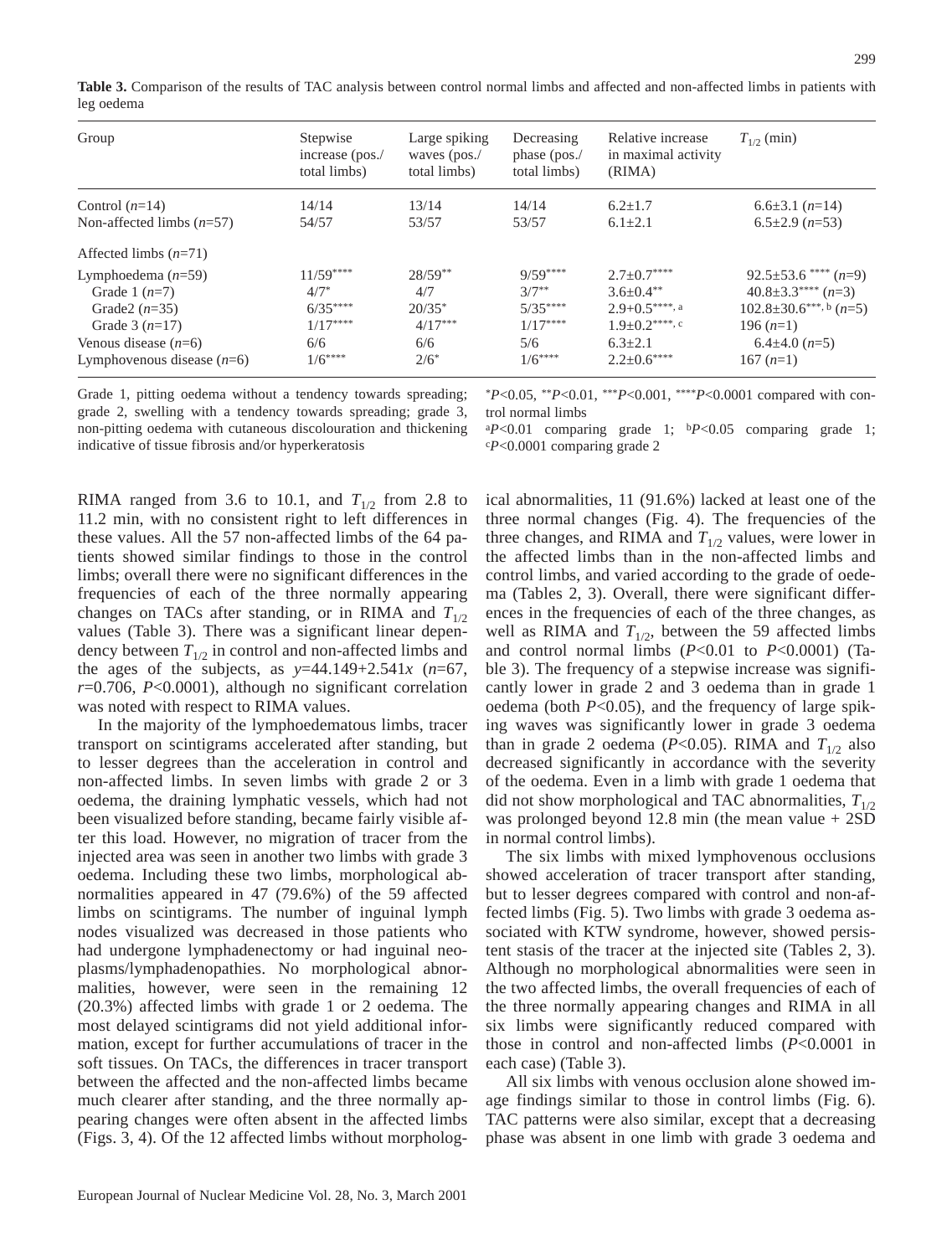**Fig. 3.** Comparison of a conventional lymphoscintigraphy in a supine position and a test using a standing load in a 63-year-old male with grade 2 lymphoedema in the right leg. *Top:* Lymphatic vessels are faintly seen in the affected right limb on dynamic images in a conventional test (*left*). However, in a test using a standing load (*right*), the tracer transport is markedly accelerated after standing and the draining lymphatic vessels are more clearly visualized in both limbs. *Middle:* TACs in a conventional test showing only slight differences in tracer transport between the affected right and non-affected left limbs. In contrast, on TACs in a test using a standing load, the difference is more accentuated. The three changes after standing that are indicative of normally activated lymph flow (Fig. 1), are less evident in the right limb than in

the left limb. RIMA and  $T_{1/2}$ values were 2.1 and 21.2 min in the affected right limb and 4.1 and 6.2 min in the non-affected left limb, respectively. *Bottom:* Delayed scintigram (*left*) shows slight dermal backflow. 99mTc-MAA venography (*right*) shows no venous ob-

struction



chronic thrombophlebitis. A  $T_{1/2}$  of 3.3 min in one limb with acute venous occlusion due to thrombosis was the fastest among all limbs studied (Fig. 6). Overall, there were no significant differences in the frequencies of each of the three normally appearing changes, or in RIMA and  $T_{1/2}$  ( $n=5$ ), between these six affected limbs and control limbs (Tables 2, 3). However, compared to the six limbs with lymphovenous occlusions, the frequencies of each of the three changes were significantly greater (*P*<0.01, *P*<0.05 and *P*<0.01, respectively), and the RIMA value significantly higher (*P*<0.01).

In a comparative study with the conventional test in five patients with lymphoedema, the draining vessels were better visualized after standing in all the affected limbs, and abnormal lymphatic tracer transport in these limbs was more accentuated on TACs (Fig. 3). In these patients, peripheral venous pressure increased significantly from  $21.7\pm4.3$  to  $32.9\pm4.1$  cmH<sub>2</sub>O after standing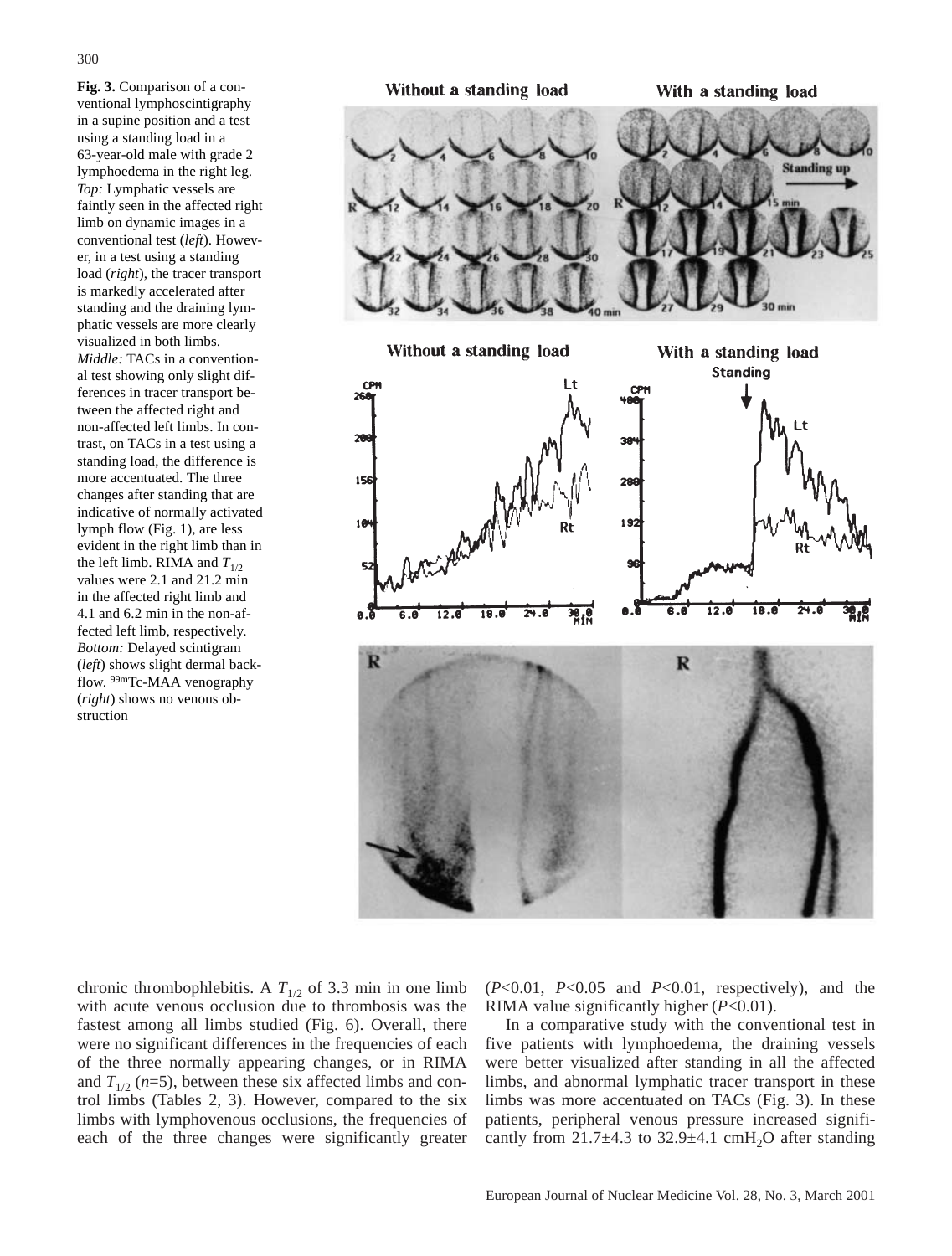

**Fig. 4.** A 65-year-old female who developed mild lymphoedema of grade 1 in the left leg after inguinal lymphadenectomy. TACs (*left*) do not show a decreasing phase of tracer activity after a standing load in the affected left limb. RIMA values were 3.2 in the affected left limb and 3.5 in the non-affected right limb. No obstructive findings in the vessels are seen either on the delayed lymphoscintigram (*right, top*) or on 99mTc-99m MAA venography (*right, bottom*)

in the five non-affected limbs, and from  $22.4 \pm 5.2$  to  $32.0\pm4.5$  cmH<sub>2</sub>O in the five affected limbs (both *P*=0.0001).

The repeated tests in another five patients with lymphoedema showed consistent findings for both images and TAC patterns. There were no significant differences between the two measurements of RIMA and  $T_{1/2}$ in the five affected limbs (3.1±1.3 vs 3.2±1.6, *n*=5, and 91.7±33.2 min vs 90.4±38.5 min, *n*=4, respectively), or in the five non-affected limbs  $(6.1\pm 2.2 \text{ vs } 6.2\pm 1.8, n=5,$ and 6.6±4.3 min vs 6.5±4.6 min, *n*=5, respectively).

#### **Discussion**

The proposed test clearly demonstrated activated lymphatic transport in normal limbs after standing, and the failure of sufficient activation in lymphoedematous limbs. The TAC analysis enabled us to detect retarded tracer transport even in a mild form of oedema without morphological abnormalities on scintigrams. The good correlations between the results of TAC analysis and the grade of severity of lymphoedema, and the consistent results in the repeated tests in the same individuals indicate that this test using a standardized load may be acceptable for the objective assessment of lymphatic dysfunction. Our test seems superior to the conventional test in a supine position for the detection of lymphatic dysfunction, because the standing load more effectively and quickly accentuates reduced tracer transport and any anatomical compromise of the lymphatics.

The three normally appearing changes after standing on TACs may reflect not only the effect of muscular



**Fig. 5.** A 72-year-old male with mixed occlusions of venous and lymphatic vessels and with grade 3 oedema in the left leg associated with inguinal metastatic lymph nodes. *Top:* On dynamic images, the tracer transport is accelerated after a standing load and the draining lymphatic vessels are better visualized in the bilateral limbs. *Bottom:* TACs (*left*) showing the absence of large spiking waves and a decreasing phase of tracer activity after standing in the affected right limb. RIMA values were 1.2 in the affected right limb and 3.2 in the non-affected left limb. Delayed scintigram (*right, top*) showing collateral lymphatic vessels and dermal backflow (*arrows*). 99mTc-MAA venography (*right, bottom*) showing venous obstruction in the right iliac vein with collateral vessels (*arrows*)

pump action during adoption of a standing position but also that of the elevated hydrostatic pressure in this position. Lymphatic vessels dilate owing to elevated hydrostatic pressure, resulting in an increase in tracer activity. Isolated lymphatic vessels have an intrinsic contraction capacity such that they are likened to lymphatic pacemaker cells. An increased lymphatic outflow pressure normally activates this capacity to transport the lymph upward, even in the absence of muscular contractions or arterial pulsations [12, 14, 15, 16]. Activated lymphatic contraction in a standing position effectively drains the increased interstitial lymph fluid transferred from the peripheral venous capillaries owing to the increased hydrostatic pressure, and contributes to prevention of leg oedema [12, 14, 15, 16, 17]. The large spiking waves ob-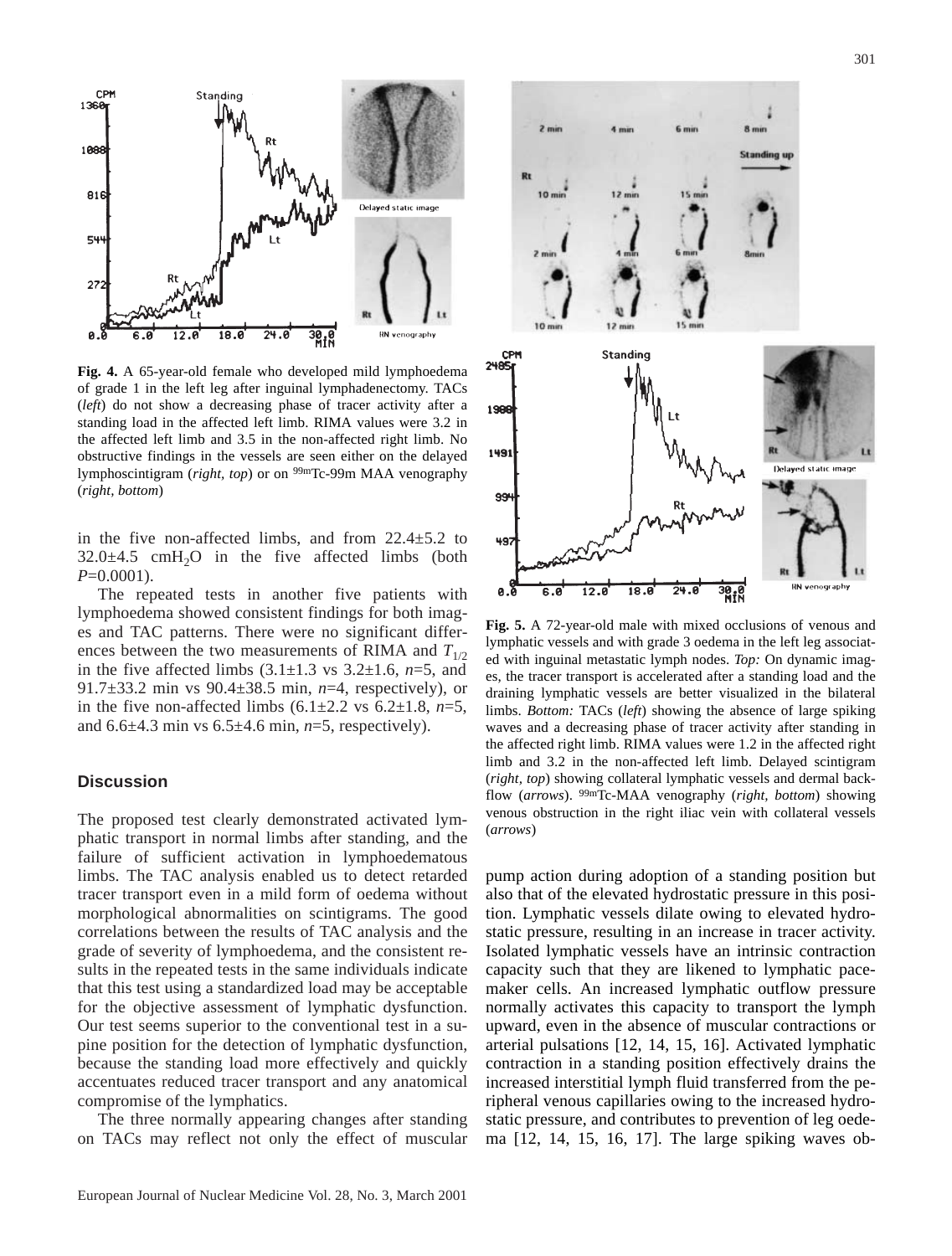

**Fig. 6.** A 57-year-old female with acute venous thrombosis and grade 2 oedema in the left leg. TACs (*left*) showing the three changes after standing that are indicative of normally activated lymph flow (Fig. 1) in the bilateral limbs. The clearance time  $(T_{1/2})$  after standing is rather faster in the affected right limb (3.3 min) than in the non-affected left limb (6.4 min). Delayed scintigram (*right, top*) shows no abnormality. <sup>99m</sup>Tc-MAA venography (*right, bottom*) shows venous occlusion in the left femoral vein (*arrow*)

served after standing seem to reflect this activated, intrinsic lymphatic pump activity [9, 10, 13]. A decreasing phase after standing also seems to reflect this activation, and may result from the rapid clearance of the tracer from the ROIs toward upper regions. A sharp stepwise increase soon after standing may reflect prompt dilatation of the lymphatics and a prompt increase in lymphatic inflow into the ROIs. By contrast, the limbs with lymphatic interruptions may fail to show sufficient dilatation of lymphatic vessels owing to compression by increased interstitial lymph fluid and/or fibrosis. The intrinsic lymphatic pump activity also may deteriorate because of lymphatic fibrosis, stenosis or valvular incompetence [6, 11, 16, 18]. These lymphatic dysfunctions seem to result in absence of some of the above three changes and a decline in RIMA and  $T_{1/2}$  values on TACs after standing. Further, the difference in tracer transport between affected and non-affected limbs is increased after standing, as this study shows.

To detect lymphatic dysfunction, this study focussed on the relative changes in tracer transport before and after standing as registered on TACs. This assessment seems indispensable for the sensitive detection of mild lymphatic dysfunction, as retarded tracer transport could be identified in some affected limbs without signs of morphological abnormalities. Lymphatic function is often reported to be impaired before morphological changes appear on scintigrams [3, 9]. The proposed test using a standardized load appears to permit the objective assessment of lymphatic tracer transport. The correlation between  $T_{1/2}$  values and age in the normal and non-affected limbs seems to reflect clearly the deterioration in

intrinsic lymphatic pump function associated with aging [19]. The results of TAC analysis correlated well with the severity of lymphoedema. Lymphatic tracer transport has been quantified using absolute values of the clearance time of tracer activity from the injected sites or the arrival times at major lymph nodes [3, 4, 6, 7, 11]. However, these studies showed some difficulties in discriminating abnormal from normal lymph flows because of the wide variance in the results [3, 4, 7, 11]. Asymmetric injection of tracer and dilution of tracer activity in oedematous legs would greatly influence the absolute values. The proposed test, assessing relative changes before and after standing, does not necessarily require strictly symmetric injection of the tracer in both feet. The fact that it allows reliable assessment is demonstrated by the consistent results in repeated tests in the same individuals.

This test distinguished purely venous oedema from lymphoedema and mixed lymphovenous diseases, except in one case of long-standing thrombophlebitis [1, 6, 19, 20]. In oedematous limbs with venous occlusion only, lymph flow is reported to be normally preserved or rather activated to transport the increased interstitial fluid associated with venous occlusion [1, 6, 19, 20, 21]. The fastest  $T_{1/2}$  value, in the patient with acute venous thrombosis, may reflect this activated lymphatic function. However, as seen in one exceptional case of long-standing venous insufficiency, lymph flow may be simultaneously disturbed by damage or fragmentation of dermal lymphatic networks associated with recurrent phlebitis, and by compression of lymphatics by increased interstitial fluid and cutaneous thickening [7, 11, 19, 22, 23]. In such cases, the condition might not be easily distinguished from pure lymphoedema. Scintigraphic assessment of lymphatic function in limbs with venous pathology, however, is important, since the cycle of oedema, infection and fibrosis will cause further deterioration in lymph drainage if lymphatics are additionally affected [19].

It may be possible to shorten the examination time of the proposed test, since the most delayed scintigrams did not provide useful additional information except regarding further extravasation of tracer into soft tissues. This is advantageous in practice as the enhanced tracer transport may be caused not only by the effect of a standing load, but also by the rapid migration of intradermally injected 99mTc-HSA to drainage vessels. The intradermally injected HSA with a small particle size of approximately 4 nm is rapidly taken up by the abundant intradermal, initial lymphatic vessels, and by high pressure in the dense connective tissue [3, 9, 10]. This tracer is commercially available for easy labelling and routine use [9, 10], and radiation doses are minimal compared with other radiocolloids [3, 24]. This test is also beneficial for image interpretation, as anatomical integrity or compromise of the lymphatics in the affected limbs could be more clearly and quickly evidenced. It may prevent overestimation of lymphatic interruptions in severely lymphoedematous limbs, since in sev-